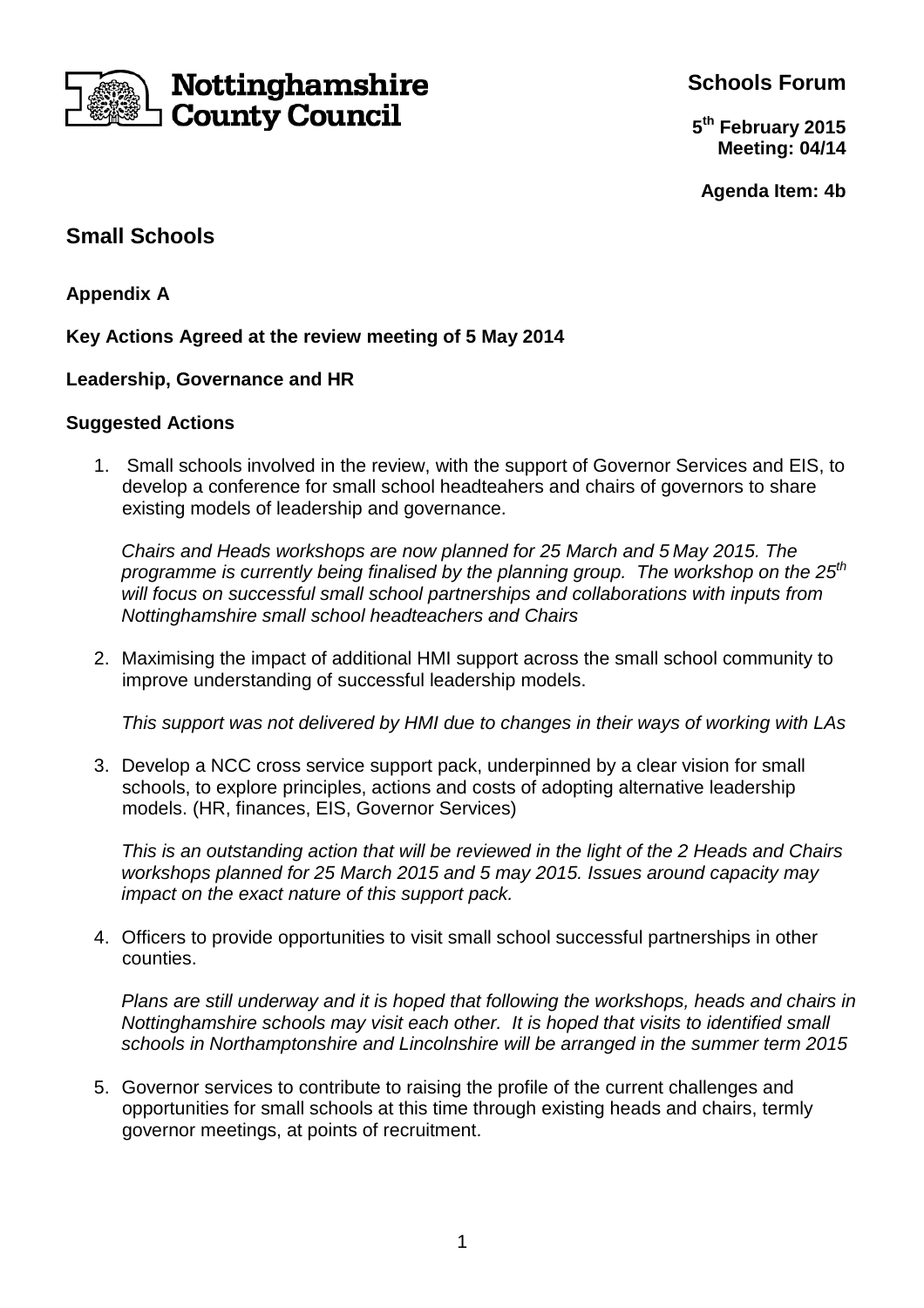Following the summer term workshops, it is hoped that the task and finish group can be further developed to explore any new tasks agreed at these workshops. The driver of all actions will be the small school heads and chairs with facilitation support from officers who will ensure that elected members are informed of the outcomes of this work with small schools.

## **Admissions and Place Planning (including Early Years Place Planning)**

# **Suggested Actions**

- 1. To support small schools, their headteacher s and governing bodies to understand their own place planning projections and the implications of surplus places to plan for sustained improvement.
- 2. To recommend and support governing bodies in small schools vulnerable to falling rolls, deficit budget and/or provision that is less than good, undertake a feasibility study to consider their viability and the possible need for alternative leadership models.

In relation to both Place Planning and budget information, school place historical and projection data, will be provided to each small school attending the workshops. This will support Heads and Chairs to use this information to more accurately review their budgets.

3. To support small school governing bodies to consider the opportunities offered by closer partnerships, collaborations and federations, to secure good and outstanding provision.

The focus of both workshops will be on models of partnership. Additional actions in relation to providing information will be informed by feedback from small school headteachers and Chairs

## **SEND**

## **Suggested Actions**

1. Small schools to further explore the employment of a shared SENCO across an agreed number of schools.

During this current phase of the task and finish groups, SEND officers did explore this and provided clear guidance that it was legally possible for small schools to share SENCOs.

2. NCC to consider how data can be used to reflect on the distribution of SEND and of SEND resources across different groups and types of schools including small schools and academies. This should include a revision of family arrangements for allocating AFN funding to small schools with a disproportionate number of SEND pupils

A paper is to be presented to Schools Forum in February 2015 recommending further refinement of the AFN funding process. The principal aim of these refinements is to provide the Local Authority with flexibility in its process for allocating AFN resources to recognise schools which have a disproportionately high number of High Needs pupils, including in some small schools.